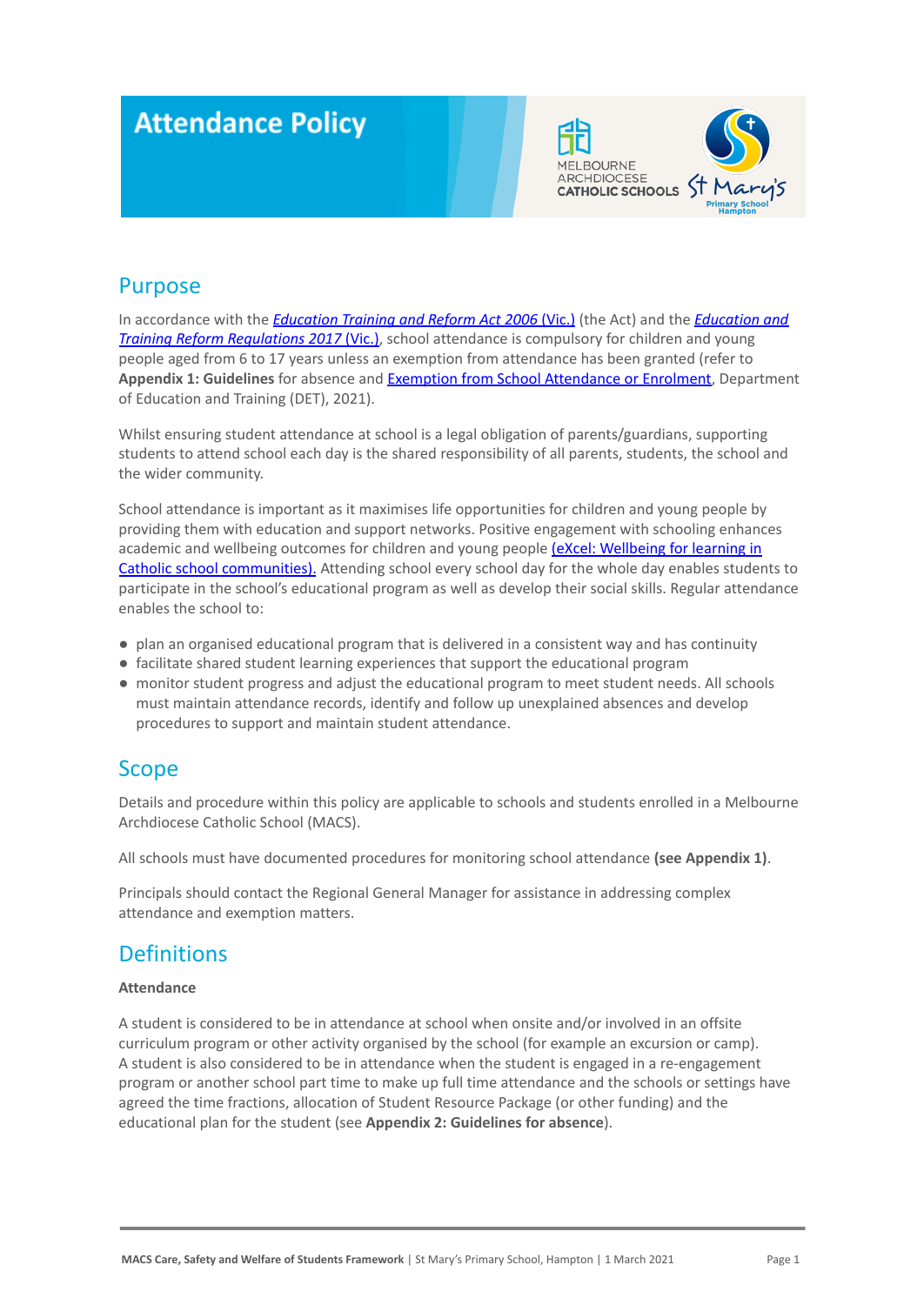#### **Parent/guardian**

Includes 'a guardian and every person who has parental responsibility for the child including parental responsibility under the *Family Law Act 1975 (Cwlth)* and any person with whom a child normally or regularly resides'.

#### **Unexplained or unapproved absences**

A principal can approve or not approve any absence, based on the requirements of the *Education and Training Reform Act 2006 (Vic)*, an individual school policy or on a case-by-case basis.

The Act provides some examples of what a reasonable excuse is for the purposes of explaining a school absence and includes, amongst other considerations:

- Illnesses and accidents
- Unforeseen and unexplained circumstances
- If the absence was a result of complying with another law
- The child is receiving distance education through a registered school
- The child is undertaking approved education, training and/or employment
- The child has been suspended or negotiated transfer/expelled
- The child is attending or observing a religious event or obligation.

#### **Unexplained Absence**

A principal will record an absence as 'unexplained' if no explanation about the absence is given to the school by the parent or carer of the student.

If the parent/guardian does contact the school to provide an explanation on the day of the student absence, the school must attempt to contact the parent or legal guardian either by phone or in writing and seek a clarification for the absence.

If no contact can be made with the parent or other carers of the child within 10 days, the absence will be recorded as an unexplained absence and a noted will be made in the child's file. A parent or legal guardian can contact the principal at any time after the recorded absence to provide an explanation.

#### **Unapproved Absence**

In general, a principal may record an absence as 'unapproved' when no reasonable explanation has been given for the student's absence. If a reason is given for a student absence is not approved by the principal than the school will notify the parent or legal guardian in writing.

#### **Exemption**

The *Education and Training Reform Act 2006 (Vic)* allows exemptions from school attendance and enrolment to be granted in certain circumstances, where the student:

- is a child who turns 6 (compulsory school age) while attending kindergarten
- will be participating in approved education or training, or employment, or both, on a full time basis
- is employed or seeking employment during school hours in the entertainment industry

An exemption from school attendance and enrolment may also be granted where leaving school is in the best interests of the student.

All applications for exemptions are considered on a case by case basis, with the student's best interests as the guiding principle for decision-making. In making a decision, the potential benefits or negative consequences of granting the exemption to the student's educational progress, wellbeing and development are also considered. **A student must continue attending school until an exemption is granted.**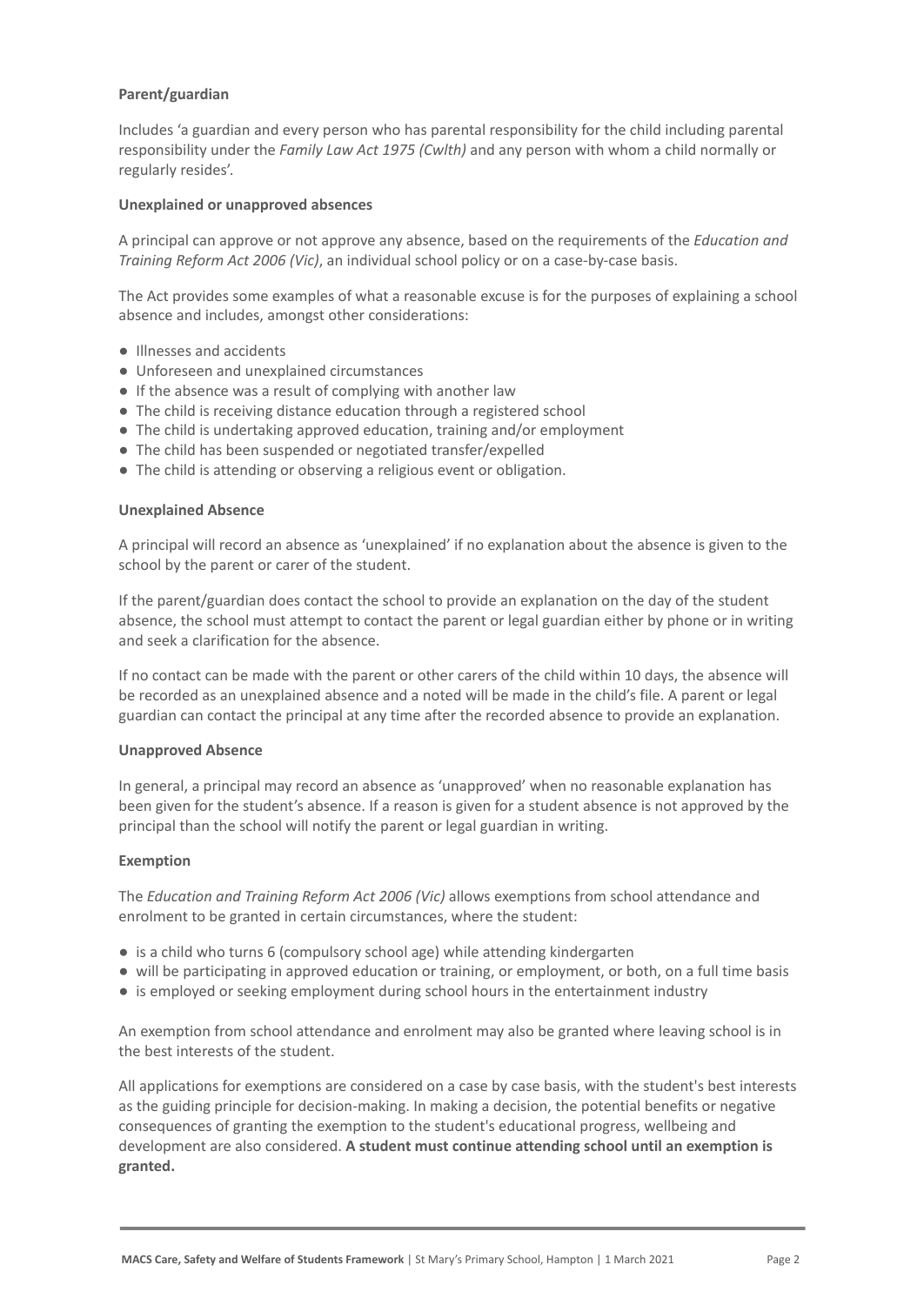Note: No exemption is required if a student is not of compulsory school age (6 to 17 years of age).

**Exemptions, including written approval for student attendance and enrolment to be exempt or reduced to less than full time, can only be authorised by the Regional General Manager in conjunction with the school principal.**

● refer to the Department of Education and Training (DET) [Exemption from school attendance and](https://www2.education.vic.gov.au/pal/exemption-school-attendance-and-enrolment/guidance/1-exemption-categories) [enrolment](https://www2.education.vic.gov.au/pal/exemption-school-attendance-and-enrolment/guidance/1-exemption-categories) guidance for further information.

#### **School Attendance Officers**

In the context of attendance, DET School Attendance Officers are empowered through the Act to issue School Attendance Notices, School Enrolment Notices and Infringement Notices.

● Refer to DET [Infringement notices](https://www2.education.vic.gov.au/pal/attendance/guidance/10-infringement-notices) guidance for further information.

### Principles and Procedures

#### **Responsibilities for school attendance**

#### **Parent/guardian**

Parents/guardians must enrol a child of compulsory school age at a registered school and ensure the child attends at all times when the school is open for instruction, unless exemption from attendance has been granted. For absences where there is no exemption in place, the parent/guardian must promptly provide an explanation on each occasion to the school.

#### **Students**

Students are expected to attend the school in which they are enrolled during normal school hours every day of term, unless there is an approved exemption from school attendance for the student, or the student is registered for home schooling and has partial enrolment.

#### **Principal**

The principal must ensure:

- daily attendance of each student enrolled at the school is recorded at least twice a day in primary schools and for every class in secondary schools
- any absences of a student from school, including classes, are identified
- reasons for each student's absence are provided and recorded in writing
- explanations for absences that are provided, are a reasonable excuse for the purposes of their responsibilities under the Act
- **●** follow up any unexplained absences of a student by *contacting the parent/guardian of the student as soon as practicable on the same day*
- parents/guardians are notified promptly regarding a student's unsatisfactory school or class attendance. If, upon being notified of their child's absence or contacted to seek an explanation, a parent reports that the child was not living with them on that day, the school should ensure they notify another parent who was responsible for ensuring the child attended school on the relevant day(s)
- if contact cannot be made with the parent, contact should be made with the emergency contact/s nominated on the student's file held by the school
- information regarding a student's unsatisfactory attendance at school or classes is recorded on their student file
- parents/guardians are informed of their responsibilities around attendance and initiatives aimed at promoting parental awareness of the importance of children attending school every day are implemented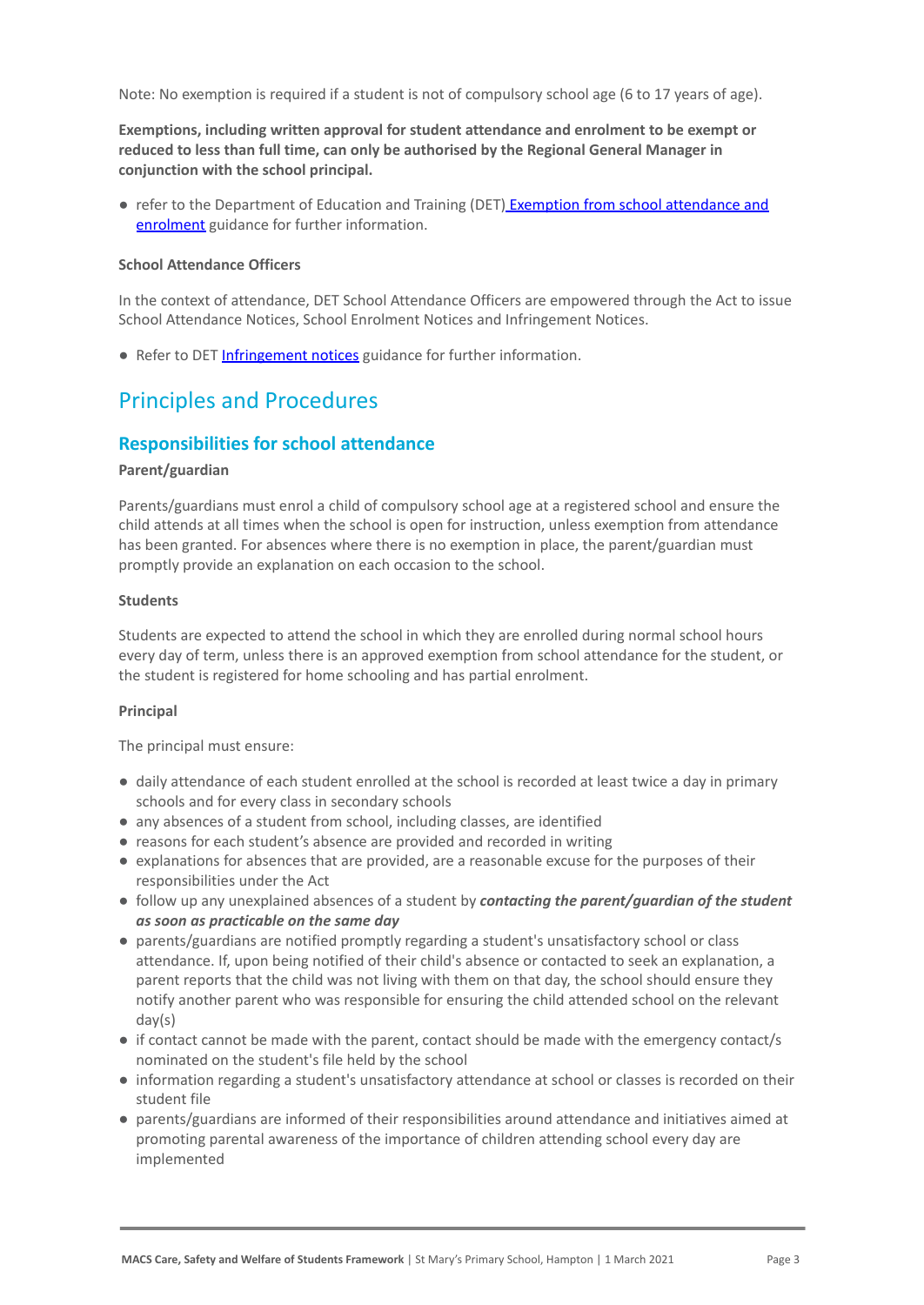- attendance improvement strategies, interventions and levels of adjustment are implemented where the absence is having a significant impact on a student's educational achievement and development, including an Attendance Student Support Group, Personalised Learning Plan, Student Absence Learning Plan and Return to School Plan
- strategies for supporting attendance of students in out-of-home care, experiencing homelessness, Aboriginal and Torres Strait Islander (ATSI) families, overseas students, students with disabilities, students with cultural and linguistically diverse backgrounds and newly arrived families are implemented
- **MACS is to be advised prior** a referral to a DET School Attendance Officer when a student has been absent from school on at least five full days in the previous 12 months without a reasonable excuse for absence
	- refer to the **'Everyday Counts' flowchart** on the CEVN webpage: <https://cevn.cecv.catholic.edu.au/Melb/Student-Support/Attendance>)
- referral processes are implemented to Child FIRST or Child Protection, MACS and the School Attendance Officer where required.
	- refer to Child Protection and Child Safe Standards (PROTECT)

## List of Appendices

Appendix 1: Procedures for monitoring school attendance

Appendix 2: Guidelines for absences

### References

- Department of Education and Training (Vic). 2021. [School attendance guidelines](https://www2.education.vic.gov.au/pal/attendance/guidance)
- Department of Education and Training (Vic). 2020. [Exemption from School Attendance or Enrolment](https://www2.education.vic.gov.au/pal/exemption-school-attendance-and-enrolment/policy)
- Department of Education and Training (Vic). 2020. [Seven attendance improvement strategies](https://www2.education.vic.gov.au/pal/attendance/guidance/7-attendance-improvement-strategies)
- [Education and Training Reform Act 2006 \(Vic.\)](https://www.legislation.vic.gov.au/in-force/acts/education-and-training-reform-act-2006/083)
- [Education and Training Reform Regulations 2017 \(Vic.\)](https://www.education.vic.gov.au/about/department/legislation/Pages/act2006regs.aspx)

### Resources

Department of Education and Training (Vic). 2021. Effective Schools are Engaging Schools: Student Engagement Policy Guidelines

**'Everyday Counts'** on the CEVN webpage: <https://cevn.cecv.catholic.edu.au/Melb/Student-Support/Attendance>

## Related MACS policies

- Enrolment Policy
- Student Behaviour Policy and related CECV Positive Behaviour Guidelines
- Anti-Bullying Policy
- Duty of Care Policy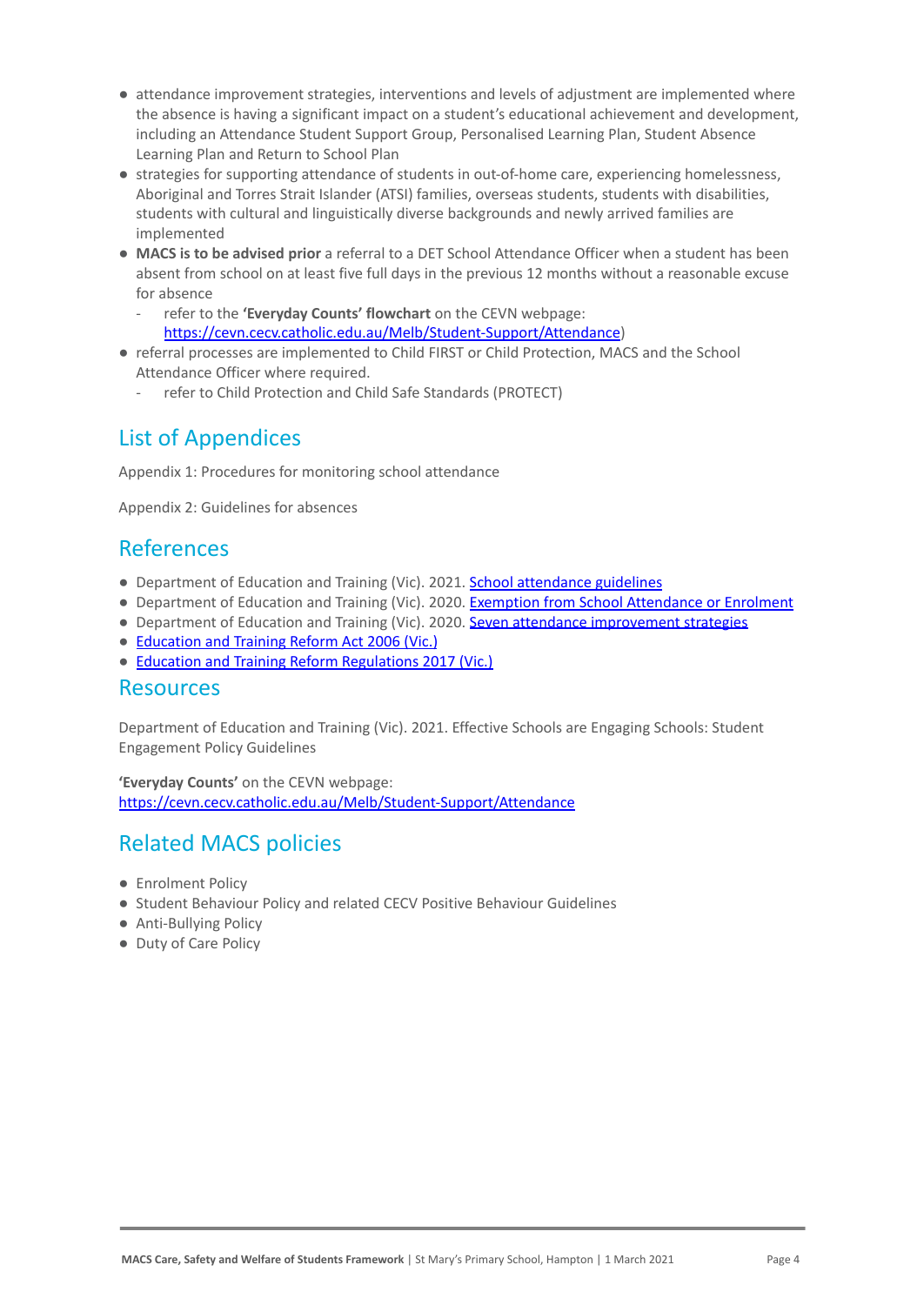# Appendix 1: Procedures for monitoring school attendance

- 1. Notification of an absence can be made by via email to the school office at [office@smhampton.catholic.edu.au](mailto:office@smhampton.catholic.edu.au) or by phoning the school office on 03 9521 9335
- 2. Parents, guardians and/or carers are required to notify the school by 9:00am of the reason for any absence from school on the day of absence.
- 3. Where the reason for absence is known, the classroom teacher is informed and the absence, and the reason for the absence, is recorded by the classroom teacher on.
- 4. Attendance at the school is checked twice daily by the class teacher or specialist teacher (if during a specialist class)
- 5. The attendance reports are accessed by the Office Administrator to follow up students who are absent without explanation.
- 6. If a student is absent without explanation, the school will contact the parent/guardian for an explanation as soon as possible on the day of absence by the Office Administrator
- 7. Information about the number of days of absence are recorded on student files and on student reports through the Nforma platform and monitored by the Student Wellbeing Leader/Deputy Principal
- 8. Where the rate of absenteeism is of concern, the school will follow up with the parents/guardians by the Classroom Teacher or Deputy Principal
- 9. Parents are required to provide up-to-date contact details and notify the school of any changes to contact details or address

#### **Procedure for late arrival at school**

Students who arrive after 9:00 am are required to be signed in by a parent/guardian at the school office.

#### **Procedure for leaving school before the normal departure time**

Students who leave school prior to the scheduled finishing time are required to be signed out at the school office.

#### **Procedures for communicating about attendance expectations to parents/guardians**

Expectations for attendance at school are communicated each term through the school newsletter and through the parent A-Z information pack provided upon enrolment at the school.

#### **Attendance record keeping**

Attendance records are maintained on the Nforma platform. Records about students who have been absent from school without reason for long periods of time are also stored on file in the Deputy Principal's office.

#### **Attendance improvement strategies**

St Mary's works with families and students where school attendance is irregular, including strategies to re-engage students with the support of a Wellbeing Support Plan. St Mary's may contact and seek the support of external departments and agencies such as MACS, Child First and psychologists, where appropriate.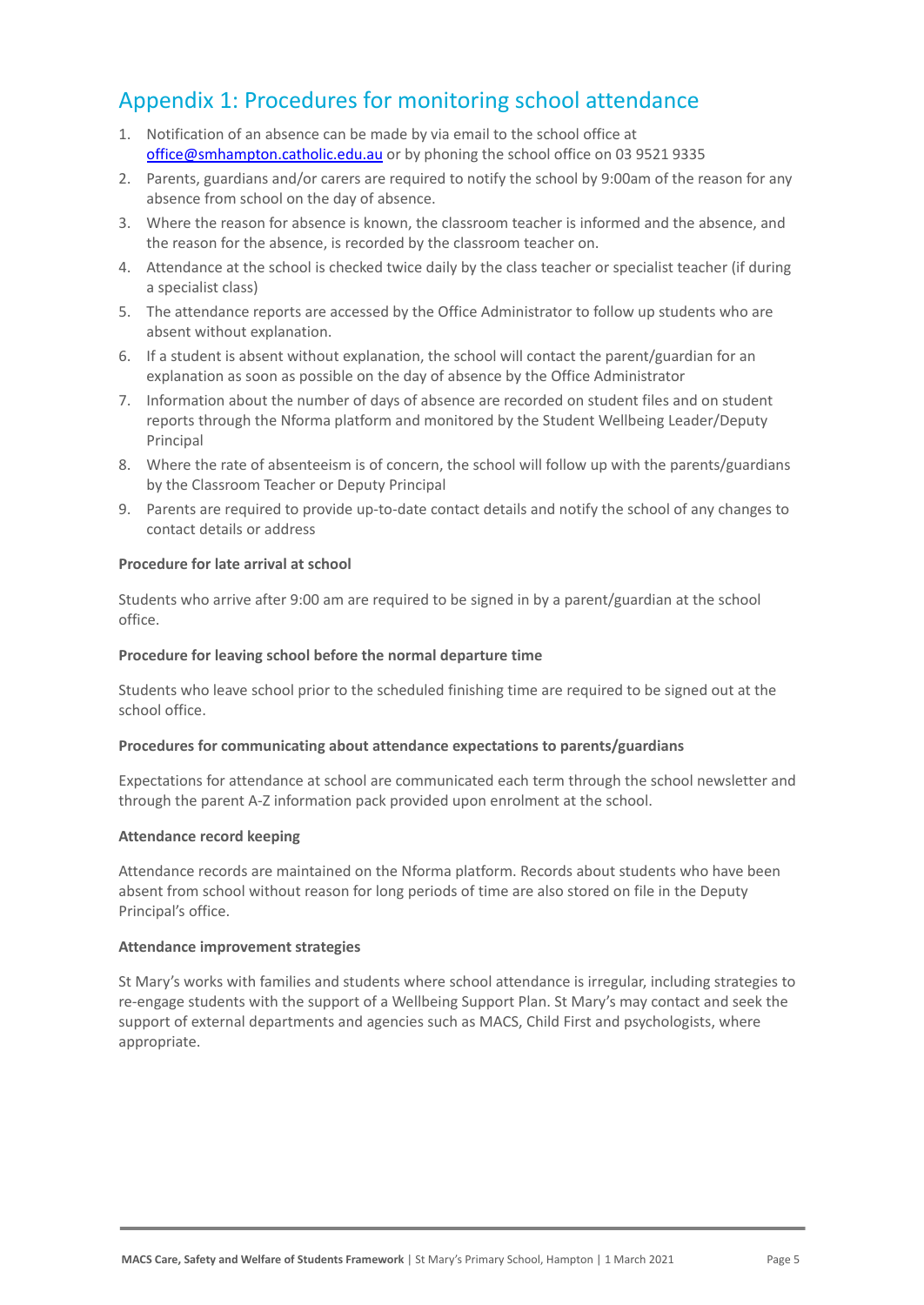# Appendix 2: Guidelines for absences

A student who is participating in one of the following activities must be recorded as not physically present at the school site but **will not be considered absent from school:**

#### **School activity**

A student will not be considered absent when they are participating in an authorised activity for school purposes. The activity may be off school grounds. Activities may include students performing in the school choir, band or dance group, students participating in a youth parliament or council or a student undertaking community service.

#### **Excursion**

A student will not be considered absent when they are participating in an excursion which occurs outside the school grounds and is conducted, organised and/or approved by the school. Excursions could include part-day, day or multi-day class visits to venues outside the school or school camps.

#### **Off campus activity**

A student will not be considered absent if they are participating in an authorised activity that is away from the school campus. These activities may include flexible arrangements, attendance at a TAFE or other training provider course, or participation in a school-based apprenticeship or traineeship. These activities will be regular and ongoing in nature.

#### **Natural Disaster**

A student will not be considered absent if they are unable to attend school due to an extreme weather event or other natural disaster. This code may be used whether or not the student is continuing with school work while absent from school, and may be used for full or part-day absences.

#### **Sport**

A student will not be considered absent when they are representing their school, district, region, state or country at a sporting event approved by the school

#### **Work experience**

A student will not be considered absent when they are participating in a work experience program approved and organised by the school. Work experience programs are available for students 14 years or older. Schools must ensure the appropriate work experience agreements have been completed before students undertake work experience.

The following circumstances 'absences' will be considered reasonable where an excuse has been given:

#### **Illness**

It is reasonable that a child may be absent from school when they are genuinely too ill to attend.

On any single day of absence due to illness, or within two days of the student's return to school, a parent should provide the school with an explanation for the absence, in line with the schools agreed processes for notifying of student absence. This may take the form of a written explanation note containing the student's name, date/s of absences and reason for absence, a verbal explanation through either a phone call or visit to the school, or a medical certificate.

If a child who is prevented by illness from attending school for a period longer than 10 consecutive school days, the Regional General Manager (or delegate) has the power to grant an exemption from compliance with the requirements of compulsory schooling or compulsory participation.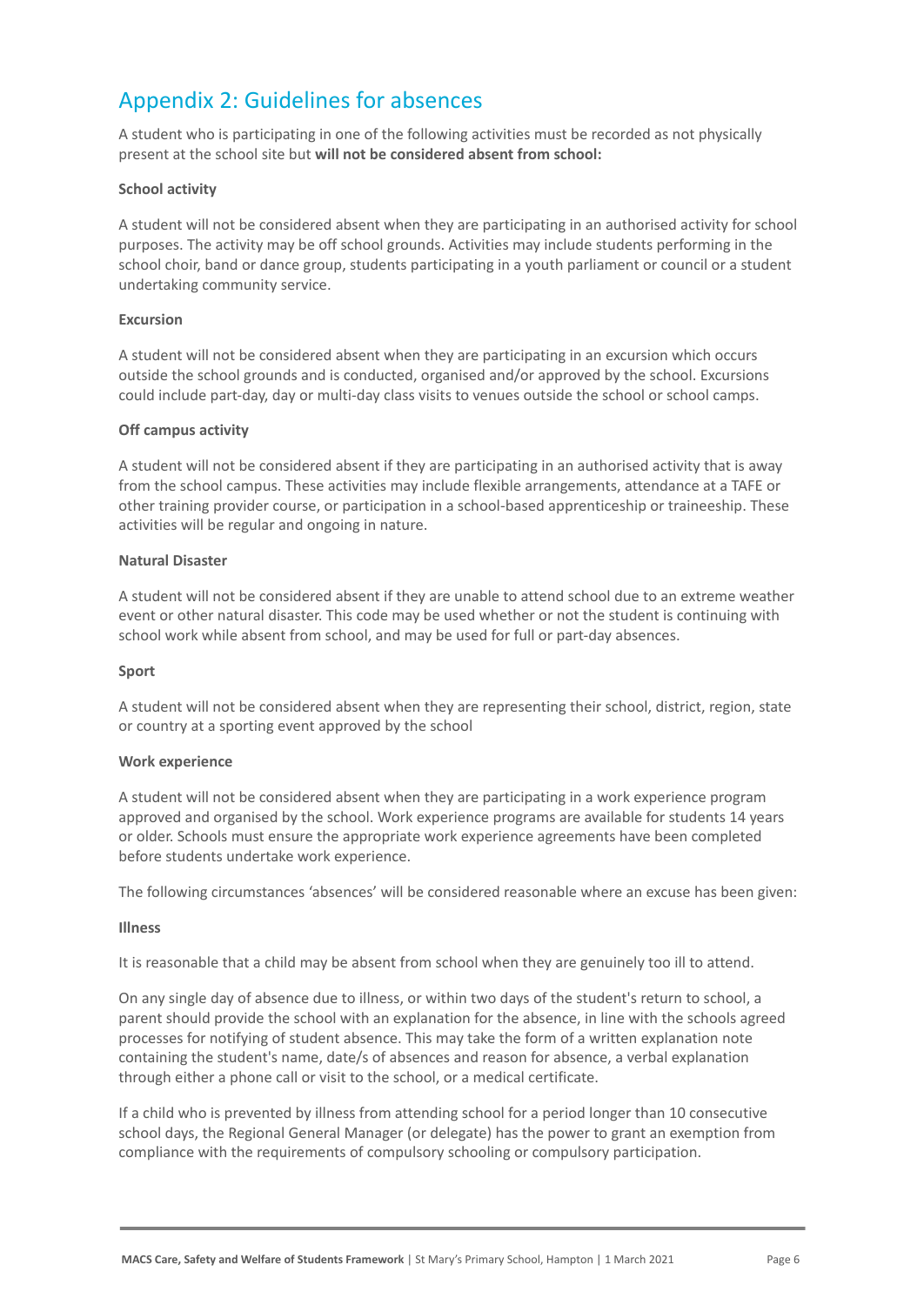#### **Infectious or contagious disease**

It is a reasonable excuse for a child to be absent from school if the child is, or is a member of a class of persons, that is subject to a direction or order given about an infectious or contagious disease or condition.

#### **Medical or dental treatments or procedures**

It is reasonable for a student to be absent to attend a medical or dental appointment. This should be documented through the provision of a written or verbal explanation from a parent.

#### **Sport**

Principals should use their professional judgement to determine if it is reasonable for a student to be absent from school to participate in a sporting event where they are not representing their school, district, region, state or nation, taking into consideration the type of event and the organising sporting body.

**Suspension** a suspension is a reasonable excuse for absence and the following applies:

- if a student is **suspended for five days or less** the school's principal must take reasonable steps to ensure the student is given school work to complete during the suspension
- if a student is suspended for **more than five days,** the school principal must arrange for the student's access to an educational program that allows the student to continue with their educational program during the suspension
- if the student is **suspended with a recommendation for negotiated transfer or expulsion**, the school principal must arrange for the student's access to an educational program that allows the student to continue with their educational program during the suspension.

#### **Apprentice or trainee through** *Vocational Education Training/VCAL program*

It is a reasonable excuse for a child to be absent from school if an arrangement has been made through the VET/VCAL program

#### **Funeral**

Attendance at a funeral or to attend to Sorry Business or Sorry meetings may be considered as a reasonable excuse for absence. Parents should be encouraged to ensure their child misses as little school as possible.

There may also be circumstances where a child is kept out of school due to grief of a close family member. In such circumstances, the school should work with families to encourage them to have the child attend school to maintain a sense of normalcy. These situations should be handled with respect and sensitivity and should be underpinned by the interests of the child.